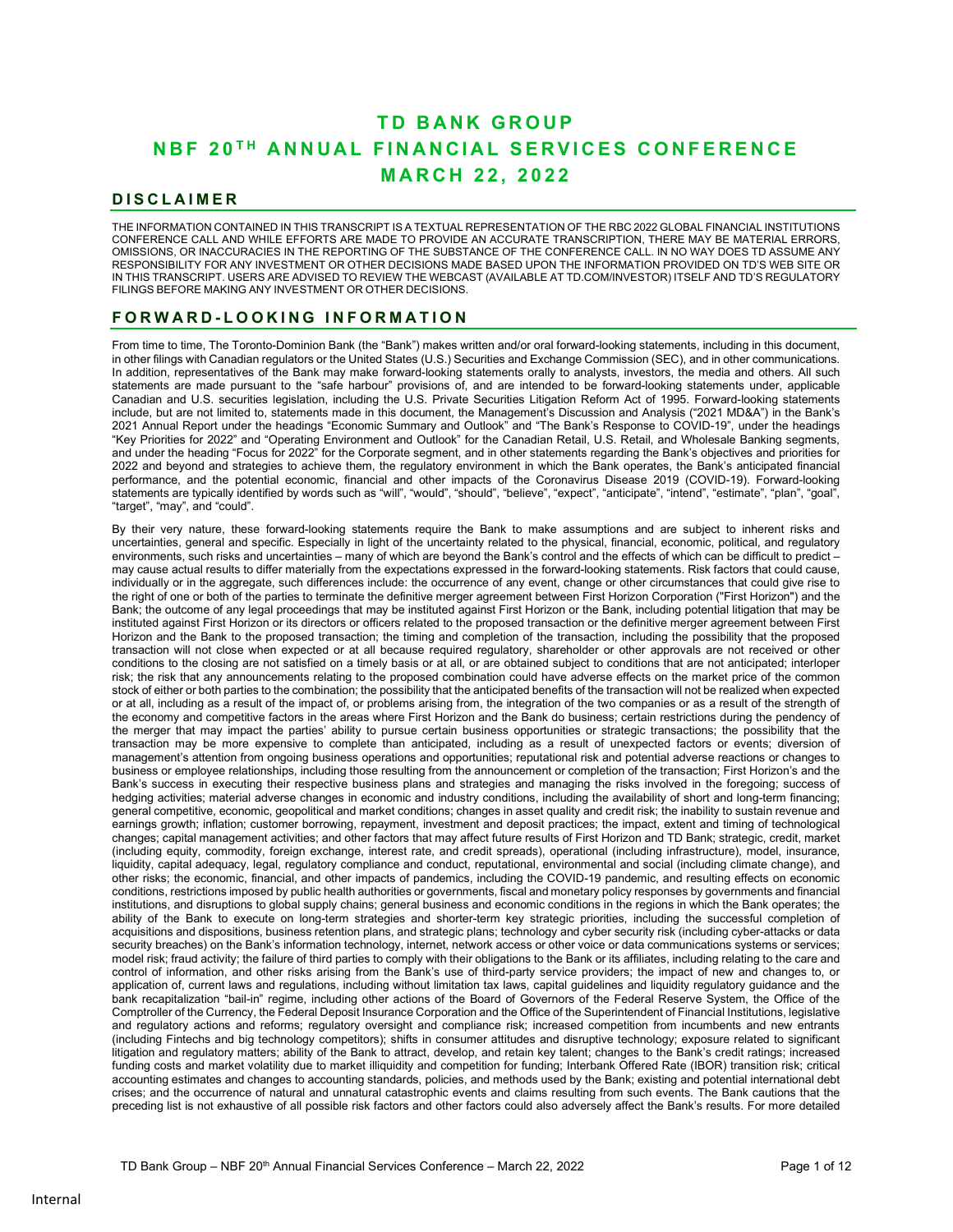information, please refer to the "Risk Factors and Management" section of the 2021 MD&A, as may be updated in subsequently filed quarterly reports to shareholders and news releases (as applicable) related to any events or transactions discussed under the heading "Significant Acquisitions" or "Significant and Subsequent Events and Pending Acquisitions" in the relevant MD&A, which applicable releases may be found on www.td.com. All such factors, as well as other uncertainties and potential events, and the inherent uncertainty of forward-looking statements, should be considered carefully when making decisions with respect to the Bank. The Bank cautions readers not to place undue reliance on the Bank's forward-looking statements.

Assumptions about First Horizon and TD Bank's current and expected financial performance (including balance sheet, income statement and regulatory capital figures), expected capital availability for the proposed transaction, expected closing date of the proposed transaction, expected synergies (and timing to achieve), integration and restructuring costs, assumed purchase price accounting (including fair value marks), costs of financing, foreign exchange rates, and future regulatory capital requirements, including the Office of the Superintendent of Financial Institutions' announced Basel III reforms effective in the second quarter of fiscal 2023, were considered by TD Bank in estimating its expected return on invested capital, adjusted EPS accretion and/or TD Bank's expected regulatory capital ratios. Examples of material assumptions made by TD Bank in the forward-looking statements, including TD Bank's expectations regarding the costs and financial impact of the transaction, include assumptions regarding First Horizon's future net income, transaction costs, transaction process, timeline to close and/or integrate the acquisition, expected synergies, future TD Bank capitalization, tax rate, currency conversion rate, and financial results. Assumptions about TD Bank's integration plan, the efficiency and duration of integration and the alignment of organizational responsibilities were material factors TD Bank considered in estimating integration costs. Material economic assumptions underlying the forward-looking statements contained in this document are also set out in the 2021 MD&A under the headings "Economic Summary and Outlook" and "The Bank's Response to COVID-19", under the headings "Key Priorities for 2022" and "Operating Environment and Outlook" for the Canadian Retail, U.S. Retail, and Wholesale Banking segments, and under the heading "Focus for 2022" for the Corporate segment, each as may be updated in subsequently filed quarterly reports to shareholders.

Any forward-looking statements contained in this document represent the views of management only as of the date hereof and are presented for the purpose of assisting the Bank's shareholders and analysts in understanding the Bank's financial position, objectives and priorities and anticipated financial performance as at and for the periods ended on the dates presented, and may not be appropriate for other purposes. The Bank does not undertake to update any forward-looking statements, whether written or oral, that may be made from time to time by or on its behalf, except as required under applicable securities legislation.

#### Important Other Information

In connection with the proposed transaction, First Horizon intends to file relevant materials with the SEC, including a proxy statement on Schedule 14A.

This communication does not constitute an offer to sell or a solicitation of an offer to buy any securities or a solicitation of any vote or approval. SHAREHOLDERS OF FIRST HORIZON ARE URGED TO READ, WHEN AVAILABLE, ALL RELEVANT DOCUMENTS (INCLUDING ANY AMENDMENTS OR SUPPLEMENTS THERETO) FILED WITH THE SEC, INCLUDING FIRST HORIZON'S PROXY STATEMENT, BECAUSE THEY WILL CONTAIN IMPORTANT INFORMATION ABOUT FIRST HORIZON AND THE PROPOSED TRANSACTION.

Investors and shareholders of First Horizon will be able to obtain a free copy of the proxy statement as well as other relevant documents filed with the SEC without charge at the SEC's website (http://www.sec.gov). Copies of the proxy statement and the filings with the SEC that will be incorporated by reference in the proxy statement can also be obtained, without charge, by directing a request to Clyde A. Billings Jr., First Horizon Corporation, 165 Madison, Memphis, TN 38103, telephone (901) 523-4444.

#### Participants in the Solicitation

The Bank and First Horizon and certain of its directors, executive officers and employees may be deemed to be participants in the solicitation of proxies in respect of the proposed transaction under the rules of the SEC. Information regarding First Horizon's directors and executive officers is available in the proxy statement for its 2022 annual meeting of shareholders, which was filed with the SEC on March 14, 2022, and certain of its Current Reports on Form 8-K. Other information regarding the participants in the solicitation of proxies in respect of the proposed transaction and a description of their direct and indirect interests, by security holdings or otherwise, will be contained in the proxy statement and other relevant materials to be filed with the SEC. Free copies of these documents, when available, may be obtained as described in the preceding paragraph.

#### PRESENTATION

#### Gabriel Dechaine - NBF – Analyst

Okay. Thanks again for joining us. I'm here with Michael Rhodes, who was just named Group Head of TD's Personal Banking business. Thanks for joining us, Michael

#### Michael Rhodes – TD – Group Head, Canadian Personal Banking

Thank you.

Gabriel Dechaine - NBF – Analyst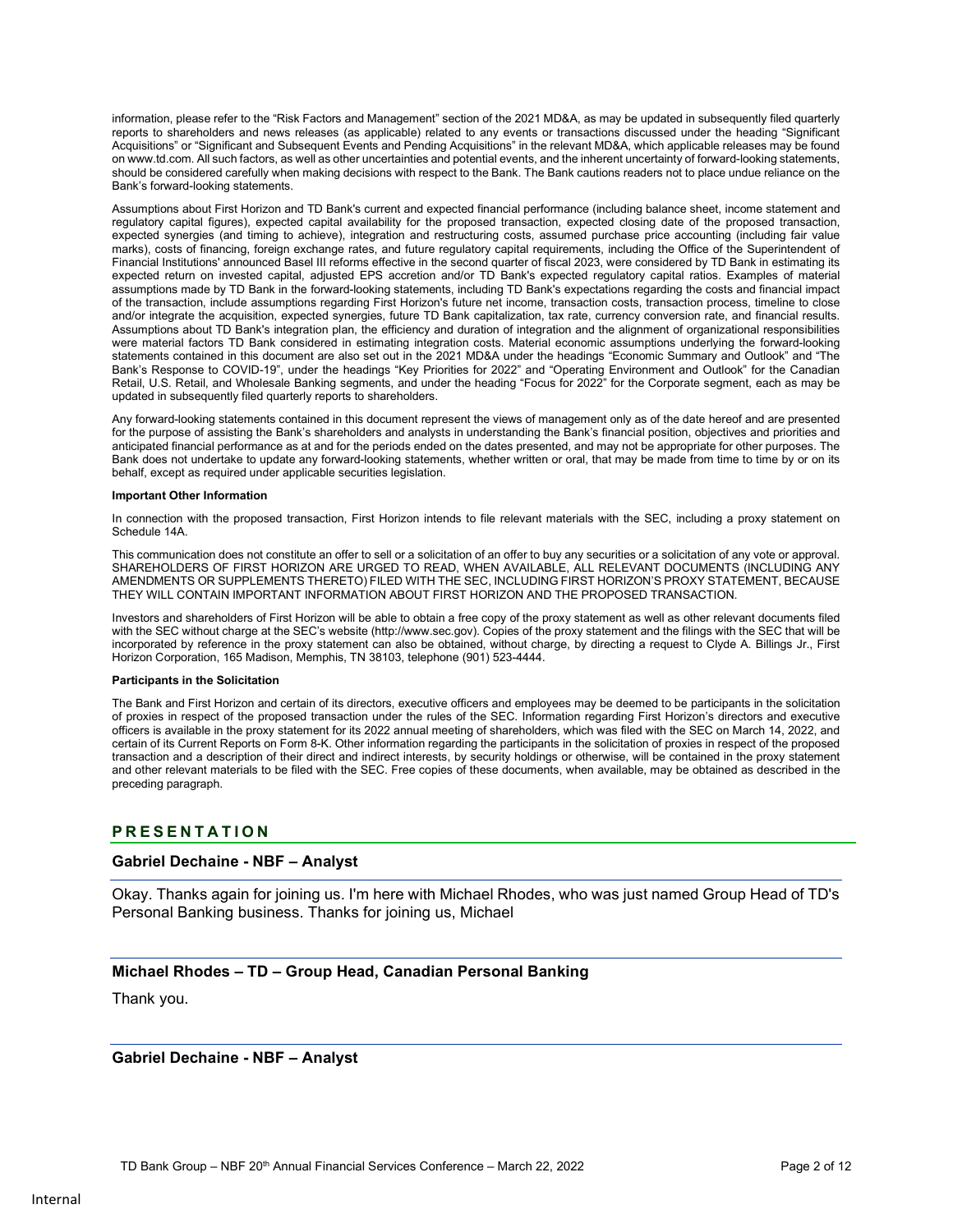I have a bunch of questions here but one I'd like to start off with since you're relatively new to the role last fall, right, can you give us a bit of an overview of your background at the bank and what your first impressions are on the Personal Banking business or from your current seat?

### Michael Rhodes – TD – Group Head, Canadian Personal Banking

All right. Well, thanks. So, two questions there. Let me take the first one. Actually, I'm new at my role. I actually started January 1st. So, I'm 10 weeks in. So, all of you have the experience of 10 weeks of wisdom here. But in any case, I've been in financial services for about 30 years. If you think about my financial service career, it's been around consumer, credit card, payments, small business and then some commercial and a bit of wealth. The – I've worked in the United States, the United Kingdom, Ireland, Spain and of course now, Canada. I've been with TD since 2011. A lot of interesting roles over the time.

I've had the opportunity to work in technology and business units and operational functions. I was the CMO of the world's largest independent credit card bank for a while. That was sold to Bank of America. I was then the CEO of one of Bank of America's bank subsidiaries in the UK. And then I joined TD in 2011 around the credit card business. My joke is when I joined the credit card business, we were the sixth largest credit card issuer in Canada. And I told everyone there, my claim to fame maybe is, I told everyone, we're going be number one in five years. And we actually got there in three years. And so that was a good run, that might be one of the reason I'm sitting here with you today.

But in any case, I went from there then ran America's Most Convenient Bank retail bank and then came back to Toronto to run all the shared services, so technology, digital, data. We did the Layer 6 deal and some of the operational functions, call centers, fraud, collections, things like that.

And then at one point in my career, just mentioning, I took a diversion at one point and actually I left Bank of America in 2008. And I don't recommend anyone doing this, by the way. I decided I want to do something different. I raised some capital and bought a small specialty finance company. I raised \$300 million of equity capital and raised a specialty finance company in the UK, which then was turned around and sold. The shareholders were very happy with that return. I'm going to say that. And so that's a bit about me. I'm thrilled to be in the consumer bank, now the personal bank as I have a lot of personal banking experience and I'm quite energized by the role I'm in right now.

Early impressions, honestly, we have so much strength to lean upon. If I think about, I'd say, start with our brand. Our brand is just fabulous in the Canadian marketplace, number one for awareness and consideration. And that's obviously very, very powerful and helpful. We have the best branch network in the country, and I say that with great confidence. We're 90% urban. We are number one – if you look at the markets in Canada which have 500,000 people or more. We're number one in 84% of those markets in terms of brand share. And so we're where the people are, which is terrific.

On the digital side, we have more digital presence, whether it be Web traffic or usage of our mobile and online platforms to anyone else in the marketplace. Our deposit business is a real source of strength. It's the largest deposit business in the country and we're growing share. We grew about 60 points of share last time I looked and at the same time that we've been able to increase our wealth business through our mutual fund referrals. And so, we're both growing the personal banks deposit business and creating a referral engine to the wealth business through the mutual funds, which is terrific to see.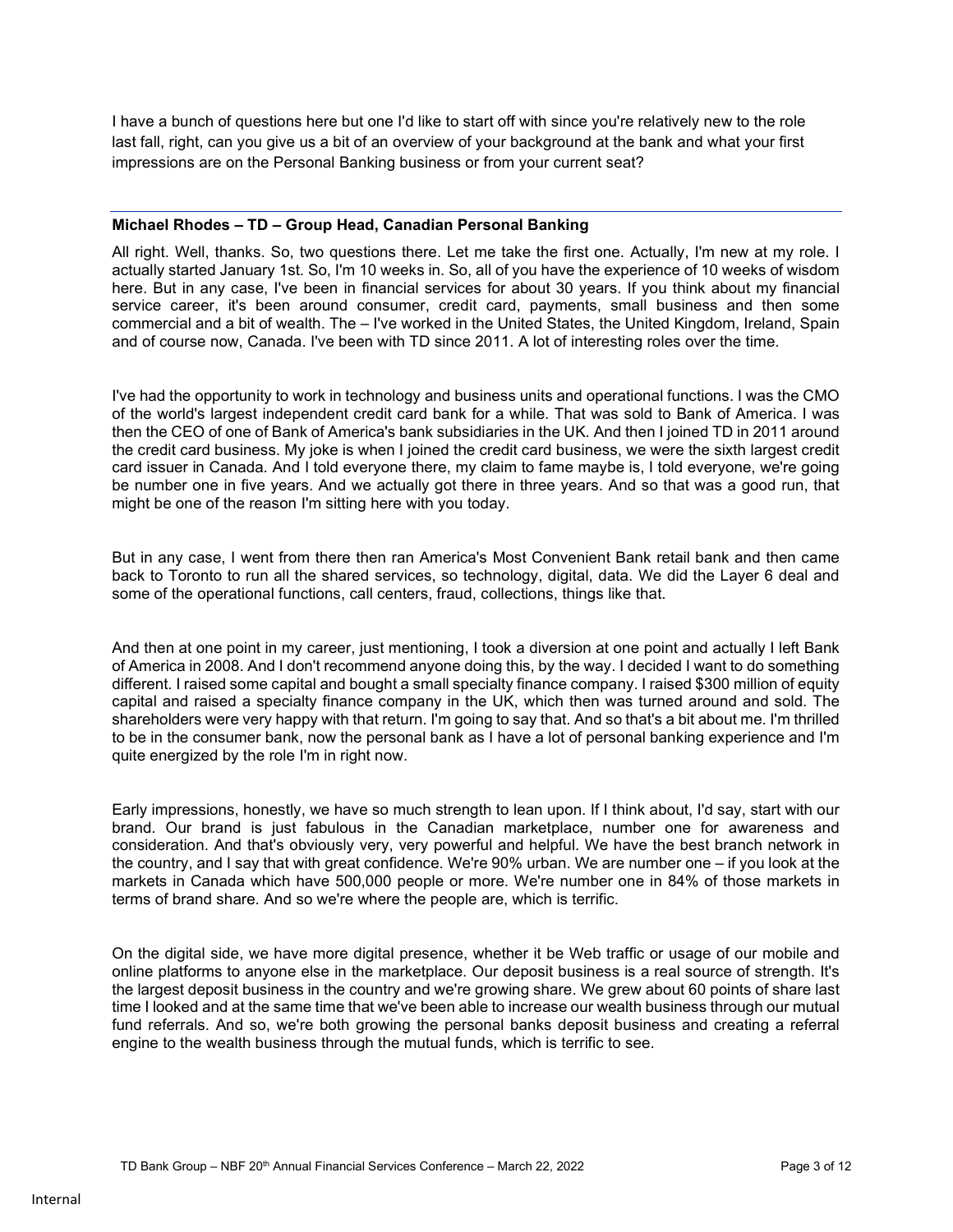And the other thing I'd say is, look, I really, the energy and the enthusiasm of the colleagues I work with is just off the charts, and that really matters in banking. I know when JP was given introduction earlier. He talked about the value of in-person and being in person. And for us, that value is so terrific because I'm just really proud of the staff that I'm working with.

And so, that's a bit about my background.

### Gabriel Dechaine - NBF – Analyst

And impressions. So, the Q1 call, there was one question asked about market share. And you're – in some markets, you're lagging a bit and your response was, the tone was a little bit we can do better. I'm curious about what areas do you see that need some work and how are you planning on addressing those areas?

#### Michael Rhodes – TD – Group Head, Canadian Personal Banking

Yeah, I do remember that question, it was the first question of the earnings call, and that was my first earnings call. But I think the question was specifically around our RESL business, our real estate business.

And if you look, on the one hand, you say, well, geez, your growth on a year-over-year basis was 9%. And just about any market, you'll say that's really, really strong. But, honestly, in the Canadian market right now, that's a bit of a laggard. And so, when I just described all of the strengths we have, and then I say, but we're not leading in growth in mortgage and home equity, those two don't seem to fit together. And so, I said, look, we can and should be doing better, and that's what I did call out.

And I described the strength of the bank. If you kind of double-click specifically on the RESL business, beyond the fact we have all those strengths I talked about earlier, look, we have a multichannel approach where we have several different ways where we can acquire customers and we've probably the most distribution of probably anyone in the marketplace. And we're seeing some momentum in a number of places. We've made some adjustments to our product suite, our broker channel, which has worked well. Our mobile mortgage specialists who aren't really tethered to a branch, but their productivity has increased at double-digit pace since pre-COVID. And so, we're seeing momentum, but we still need to be doing better. And we do have a lot of things that we're doing to ensure that we're going to get there.

When I was giving my background in terms of who I am, the one thing I didn't mention, I actually started out my life as an engineer. I was a mechanical engineer in materials science, and I actually practiced as an engineer for a while. So, I do have a bit of an engineering mindset. And if I look at our RESL business, one of the things I've done is I've asked for a complete end-to-end review of the process, everything from when we originate, if we take an application with being a branch or through a mortgage specialist, through underwriting, through funding, through servicing and almost an industrial engineering mindset. And look, the good news is we're actually seeing opportunities there. We're seeing opportunities on the account management side. We're seeing opportunities through auto adjudication. We're seeing opportunities in creating better connectivity between the underwriters and the folks who are taking the applications, our advisers who are taking the applications. And we're seeing opportunities in terms of tooling that we bring to bear. Whether it's the data, the analytics, the workflow management, things like that. And so, when I was on the call, what I said was, we can be doing better. But I also said, I believe we have momentum, and I actually really do believe that.

# Gabriel Dechaine - NBF – Analyst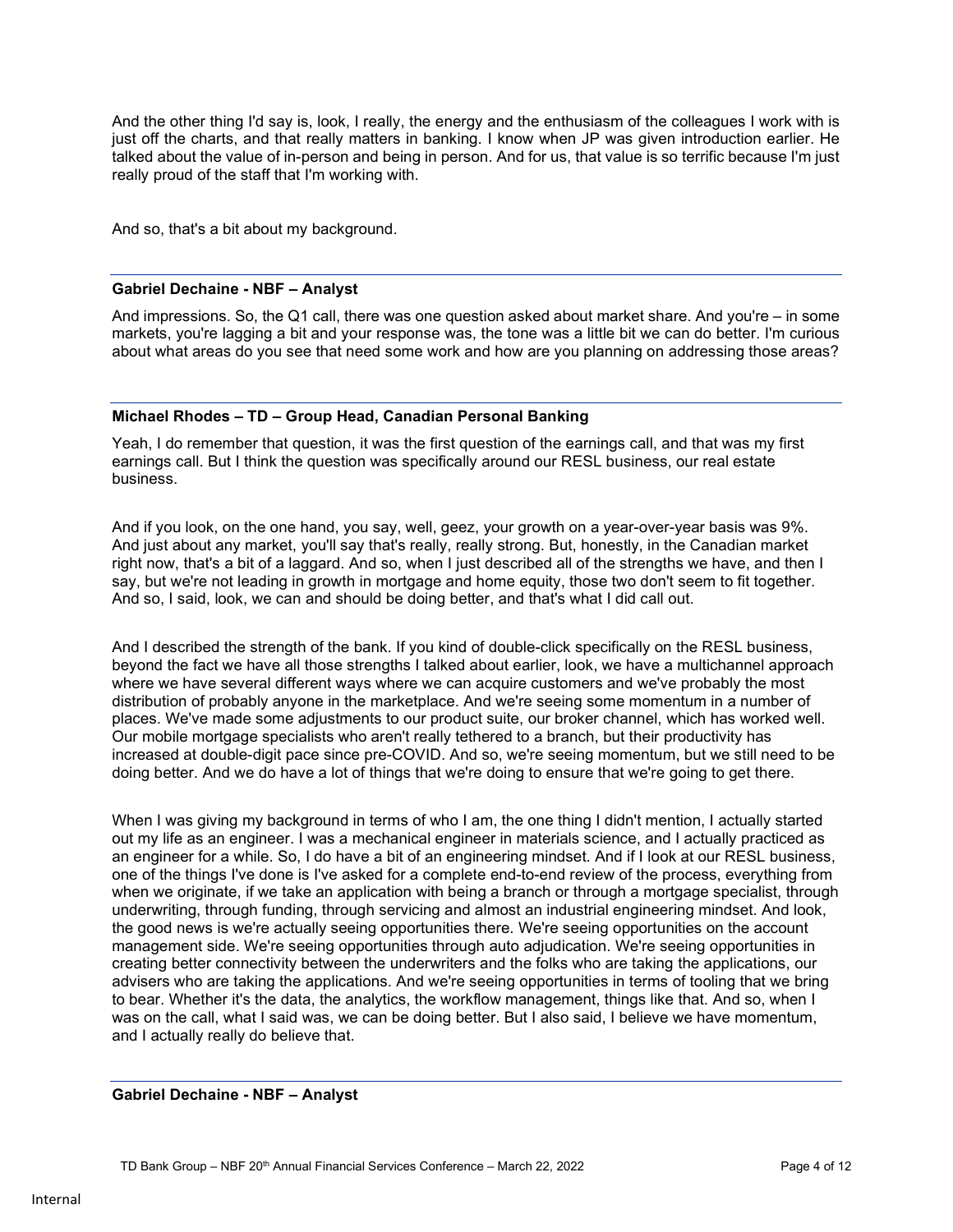Well, one of the changes I believe you've made recently to your distribution – on the distribution side, sorry. The FlexLine product is being offered in the brokerage channel.

So, what – why wasn't it there before, I guess, would be my first question.

#### Michael Rhodes – TD – Group Head, Canadian Personal Banking

So, it's when you work inside a large bank, when you look at the prioritization of kind of what you're offering where, there's always a bit of a pecking order and we have a certain amount of money that we're going to fund. And you have things that are above the line and below the line, and the broker channels become more and more important particularly with COVID and where people are going into a branch less. And to be fair, one of the reasons we had been lagging in RESL was because people are coming into the branch less and we were more branch dependent probably than most.

And so we saw, the broker channel was actually accelerating, this is – like, this is the time that we need to roll the product out.

# Gabriel Dechaine - NBF – Analyst

And is that FlexLine – I'm a little bit confused sometimes the combined mortgage and HELOC products.

# Michael Rhodes – TD – Group Head, Canadian Personal Banking

Yes.

# Gabriel Dechaine - NBF – Analyst

Like the regulator is kind of shining a light on that. And it's a big product for every bank at this point.

# Michael Rhodes – TD – Group Head, Canadian Personal Banking

Yes.

# Gabriel Dechaine - NBF – Analyst

And TD was an innovator in it. So it's a big product for you. Is that – what are your thoughts on potential regulatory oversight of that particular type of product?

# Michael Rhodes – TD – Group Head, Canadian Personal Banking

Yeah, there are certainly some regulators you've probably seen some press where regulators have commented on the product. Look, at the end of the day, whenever you're lending money, you want to make sure that we're doing in a prudent way that's good for the customer. We're pretty confident we understand what the regulator's intentions are with the product, and we believe that our path forward it is going to be a good path. If I actually look at the combined loan product and, HELOC in general, it's actually interesting.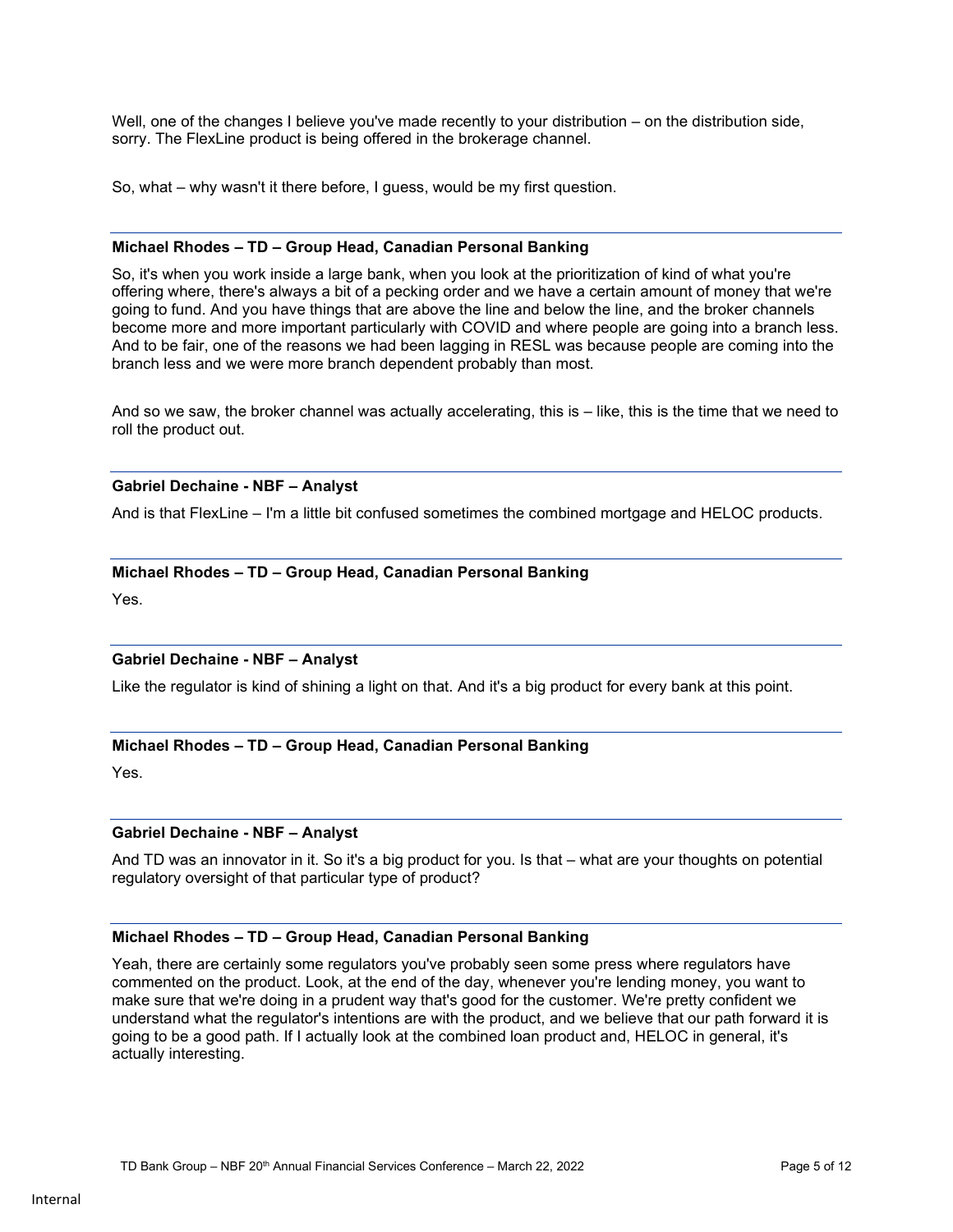When you look at some of our numbers, if you look at our financials, it's hard to see how we compare it to the marketplace because we actually have more granularity than most in terms of how we report out. If we look at CBA data which you probably don't have access to, but I do. We're fourth in the marketplace. So, we actually see this as an opportunity because in most places we're first or second in terms of our product share. And here we're fourth.

#### Gabriel Dechaine - NBF – Analyst

Fourth in what – in volume?

# Michael Rhodes – TD – Group Head, Canadian Personal Banking

In volume. Just in volume. Just a balance sheet metric. And so, our aspirations go from fourth to a higher position in the league tables. And we can – we very much believe we can do this in a way that's absolutely compliant with regulatory expectations.

#### Gabriel Dechaine - NBF – Analyst

Got it. The credit card business. So far, that's one where TD's big in market share, of course. But if I look at pre- COVID balances to today, that's one where your recovery has been slower than some of the peers. And I'm wondering, is that because you had a heavy travel card emphasis or is it the legacy – not legacy, it's called the MBNA. The MBNA product because that's more borrowing based product and that's just not what people are using anymore or as much.

### Michael Rhodes – TD – Group Head, Canadian Personal Banking

Right. So, I'd probably say yes and yes.

#### Gabriel Dechaine - NBF – Analyst

Okay.

#### Michael Rhodes – TD – Group Head, Canadian Personal Banking

So, it's interesting. So, we've – you just described two different segments, one of which is the high end travel cards, which the our Aeroplan is our anchor product. And that's just – it's a fabulous product. And actually with Aeroplan, the product just re-launched actually during COVID and the re-launched product, it's the best travel product in the marketplace bar none. Unfortunately, people haven't been traveling as much and we actually see with our spend data in the credit card business that we're still not up to pre-COVID spend levels on travel. We are in everything else.

In fact, if you look at our balance of this year, balances have shrunk. But actually our spend on our credit card business, if you compare Q1 2022 to Q1 2020, which was a pre-COVID period, our spend is up 13% and our balances are down \$3.5 billion or so, roughly \$3 billion or so. And on a year-over-year basis, our spend is up 23%. And so, we're actually seeing good spend patterns, but that's not actually translating into balances.

So a few things as you unpack this. Clearly, the travel programs, without that high spend levels, the travel programs haven't achieved that level of spend yet but we actually see momentum there. We're actually –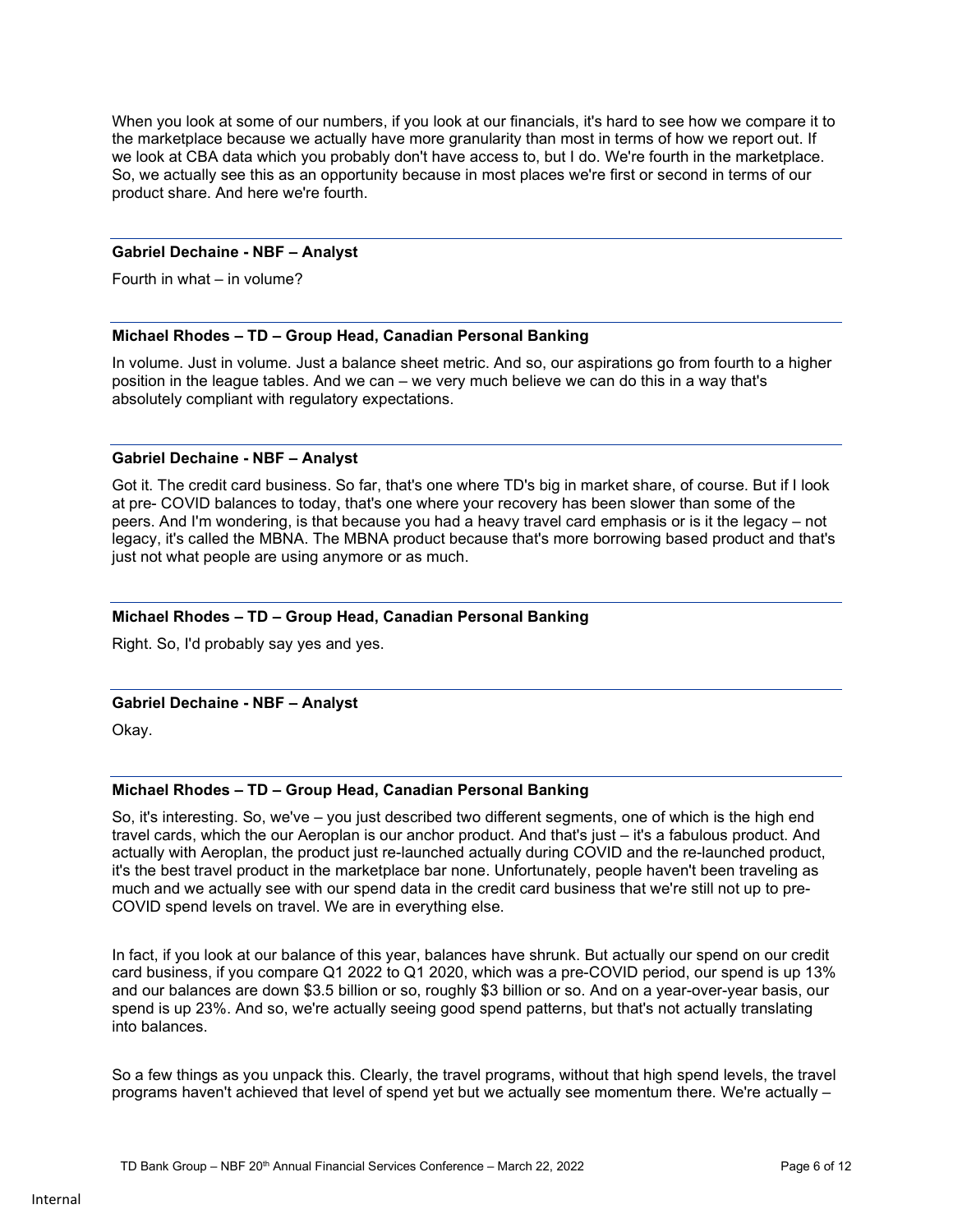we're confident actually and even in February we're seeing momentum there. And so, we feel good about that.

And then on the balance consolidation side, when COVID hit, lots of stimulus programs, customers flush with cash, the need for balance consolidation. Loans had gone down and that's impacted the MBNA business. If I think about the recovery from here, I actually think that travel rewards category is going to probably recover faster than the balanced consolidation category just because there is so much liquidity in the system. Now, that liquidity in the system is not all bad for us in fact.

That translates into very strong deposit balances and you can again see our deposit balances are quite healthy. And I actually – I've spent a lot of time in credit card. I can probably go on this forever.

#### Gabriel Dechaine - NBF – Analyst

I do have a follow-up and it's on the revolver rates being so low. I mean, I anticipated my simplistic view of the world that government programs have got wound down September of last year. You'd have a few months go by and people will start having to carry balances again. Maybe my timing expectations are off, but not just now but it sounds I've talked to a few other bankers and it's – they seem to be pushing back expectations for when revolver rates will actually go back to pre-COVID levels. Why is that and what's your outlook?

#### Michael Rhodes – TD – Group Head, Canadian Personal Banking

So, I think our outlook would actually be pretty similar. That's taking a while for revolver rates to get back to pre- COVID levels. I will say they're firming up and not going down anymore. They're actually probably edging up a bit. But look, I know the stimulus programs have stopped and some other factors that kind of came into play. The truth matters which is good. The consumers still have a lot of liquidity even despite the fact that the stimulus programs have ebbed.

I do remind folks though every once in a while that there are a bunch of these natural hedges in the credit card business, where revolver rate goes down actually your loss rate goes down also. And I know the focus these days is pre-tax pre-provision.

And if we look at a NIAC basis and it's actually, it... ...performs well. All that said is, look, we want to see the balances come back and are confident they will. As I said, I think that travel is going to recover a little faster than the balance consolidation.

#### Gabriel Dechaine - NBF – Analyst

So – the other, today versus pre-COVID comparison I look at is margins, and your margins are still further off from pre-COVID. How much of that is because of this cards issue we're talking about because those are the highest spread products and how much of that is due to other factors and what might those be?

#### Michael Rhodes – TD – Group Head, Canadian Personal Banking

So, a good question – obviously, everyone tracks our margin, and you can see what it does on a quarterly basis. And, when I came to the job, it was the first things I... ... did. Show me the margin trends and what's going on.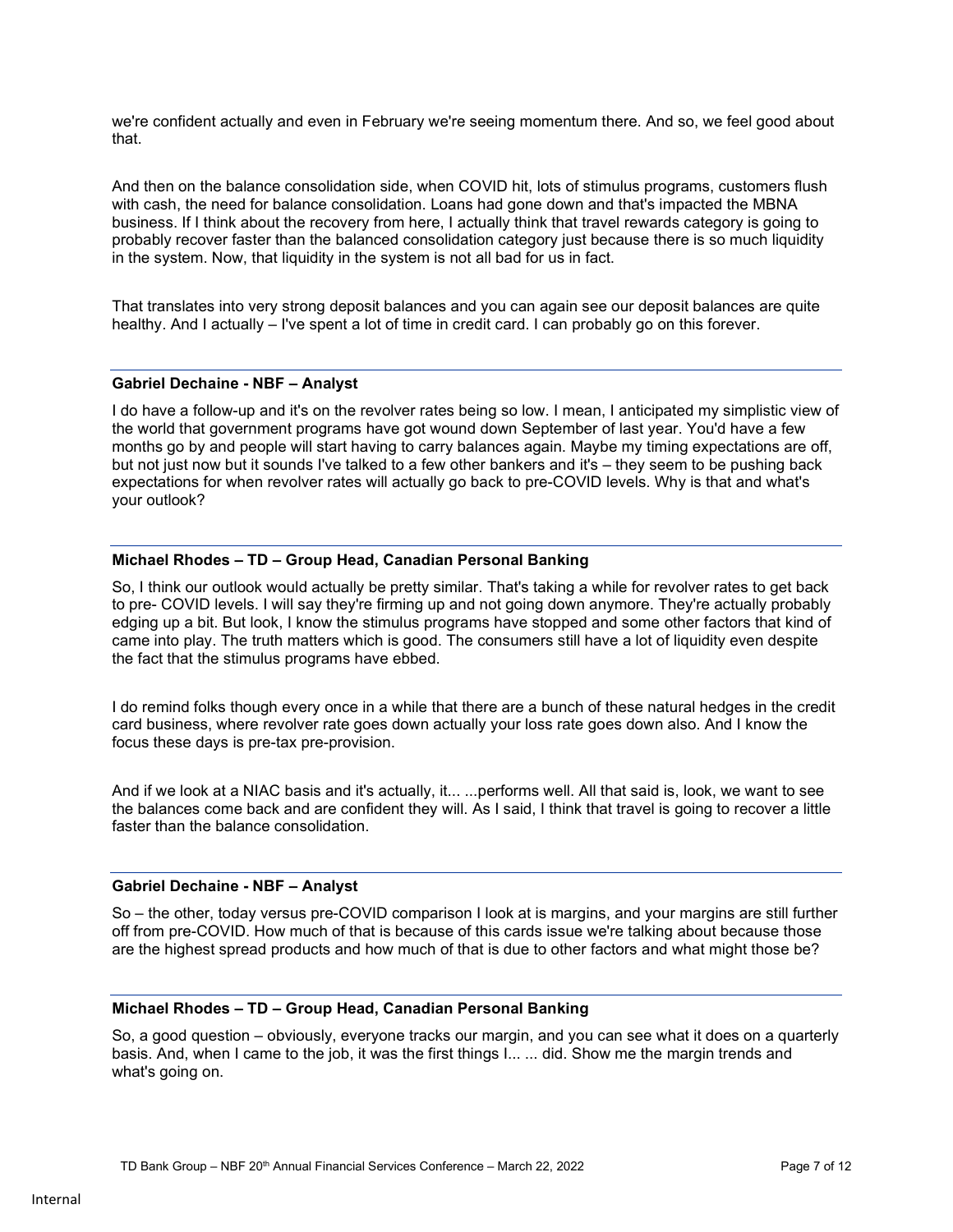But at the end of the day, look, we are more interest rate sensitive than most. And so, when rates are going down, you feel that in terms of the margin compression. My hope is when the rates go up, you see the opposite effect.

And...certainly, right now, I'm – it seems like we're in a rising rate environment, but it's a combination of mix and, while card balances are much lower balances in aggregate than say, RESL on the balance sheet, they're a much heftier yield as that mix really does matter a lot.

And they're loan margins also and, well, hey, your loan margins look on a relative basis and also balance sheet management strategies kind of come into play. So, those combination of factors have caused some a relative decline in our margin relative to what we might see for others.

That being said, coming into a rising rate environment, I think the things that have been, you've seen this bit look a little adverse, we should hopefully start looking a lot more positive.

#### Gabriel Dechaine - NBF – Analyst

Right. And that's my – leads into my next question is the rising rate environment. How much pricing power you have on the deposit side of the balance sheet such that, maybe you can overshoot some of the rate sensitivity metrics you've given us.

# Michael Rhodes – TD – Group Head, Canadian Personal Banking

Yeah. So, if I think about a rising rate environment, I'll give you a number which is actually a disclosed number, so it's fine. In the first quarter, we actually disclosed the impact of...

# Gabriel Dechaine - NBF – Analyst

You can give us the other one.

# Michael Rhodes – TD – Group Head, Canadian Personal Banking

Okay. That's fine.

# Gabriel Dechaine - NBF – Analyst

We're amongst friends.

# Michael Rhodes – TD – Group Head, Canadian Personal Banking

Yeah. And I'm sure we are. This might be the first one of these, but don't want it to be the last. No. But if you actually look in our disclosure to see that, just a 25-basis point increase in the short end for the enterprise is worth about \$394 million. About half of that is in Canada. So, that gives you kind of a sense of the leverage on the ups for how we see margin going forward. And I tell you, I was going on this. I talked about – what was the question again?

# Gabriel Dechaine - NBF – Analyst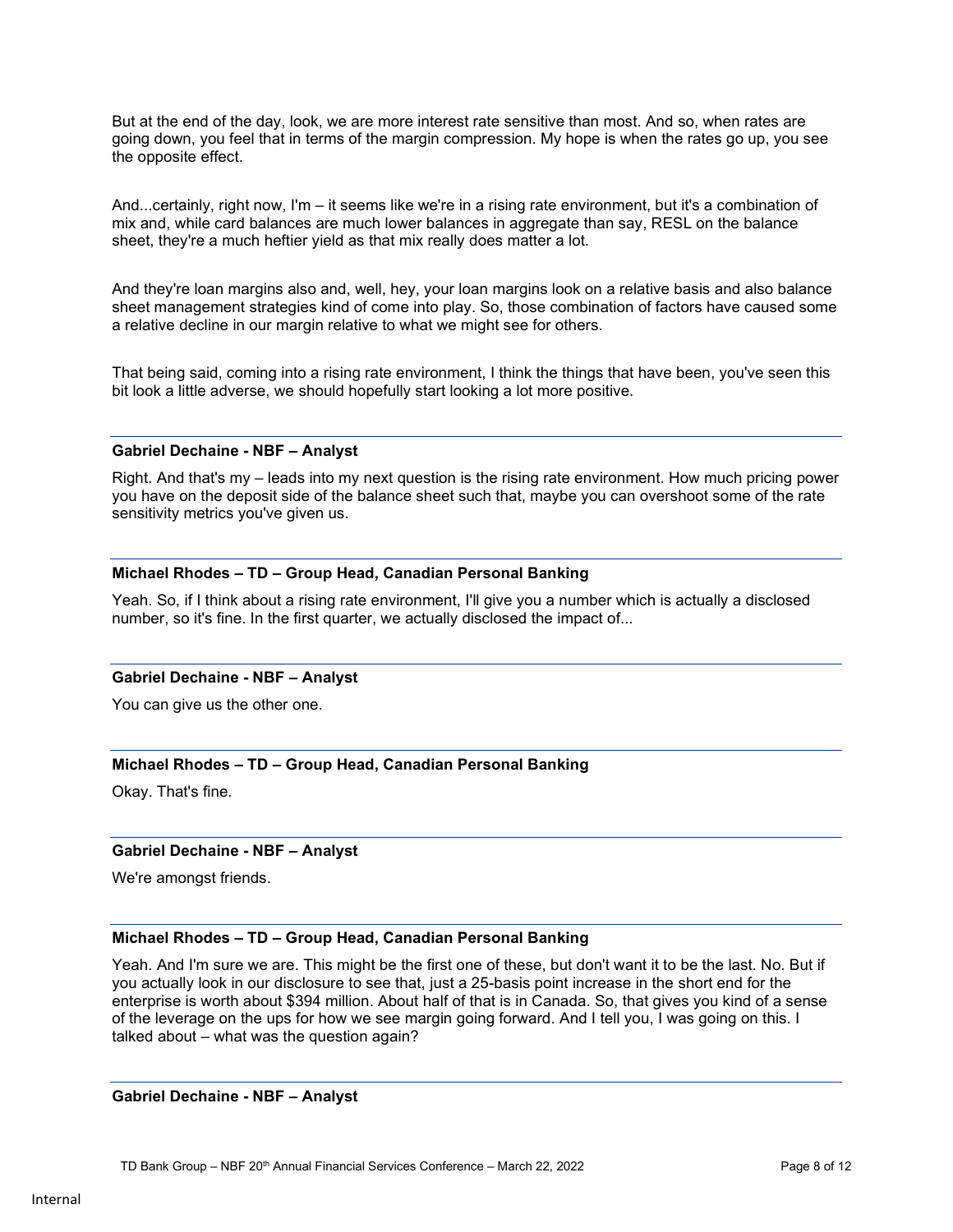I guess, pricing power on deposits.

# Michael Rhodes – TD – Group Head, Canadian Personal Banking

Yeah. And then so why is that pricing power so attractive? About three-quarters of our deposits in the Canadian bank don't attract rate, if you will, until basically zero yield, a 25% do. And so, that 25%, look, would be very thoughtful in terms of – in the marketplace, what's the customer expectation, what's the competitive dynamic, what's the yield curve look like? I think we've about a 75/25 mix, but...

# Gabriel Dechaine - NBF – Analyst

And the 75, you don't pass anything through do you...

# Michael Rhodes – TD – Group Head, Canadian Personal Banking

Well, I guess so. With the 75, you actually need to kind of watch that and monitor it very, very closely, because you don't pass anything off, but there are mix shifts that can happen between the 75 and 25.

#### Gabriel Dechaine - NBF – Analyst

Got it. But I imagine given the level of excess deposits that are across the system, the competitive intensity just isn't that high, or is it more of a behavioral issue?

### Michael Rhodes – TD – Group Head, Canadian Personal Banking

I hate to forecast competitive intensity in the future.

So, I just know – like we've gone through prior rising rate cycles. Like – and this is different, without a doubt, what we're going through right now. But if you were to look at our prior rising rate cycles, you could probably use that as a proxy and think about what this will look like.

#### Gabriel Dechaine - NBF – Analyst

Okay. Expense management, investment spending. So, we're in the phase now where banks are gearing up for more initiative spending. I'll start with what are your areas of focus right now. What's the priority for these investments?

# Michael Rhodes – TD – Group Head, Canadian Personal Banking

Sure. So, probably five or six areas of focus. Actually, today was – yesterday was my first visit for the markets. When I took this role, I anticipated basically going from West Coast to East Coast and visiting every market, which I failed miserably due to the kind of resurgence of COVID. So, I was actually in one of our branches here in Montreal just yesterday. And a great team, great staff, fabulous attitude. And I asked our divisional leaders. I said if you could have one thing, what would it be? He said more advisors. And so, one of the things we are investing absolutely in this year is more advisors. And so, you're going to see that as the year unfolds. And that's been a common story you've probably heard from us for a while.

But beyond advisors, how else do we stimulate demand is going to be marketing. Being an ex-cards guy for a while, that's a mostly direct response business. And so, I've been a believer in the value and the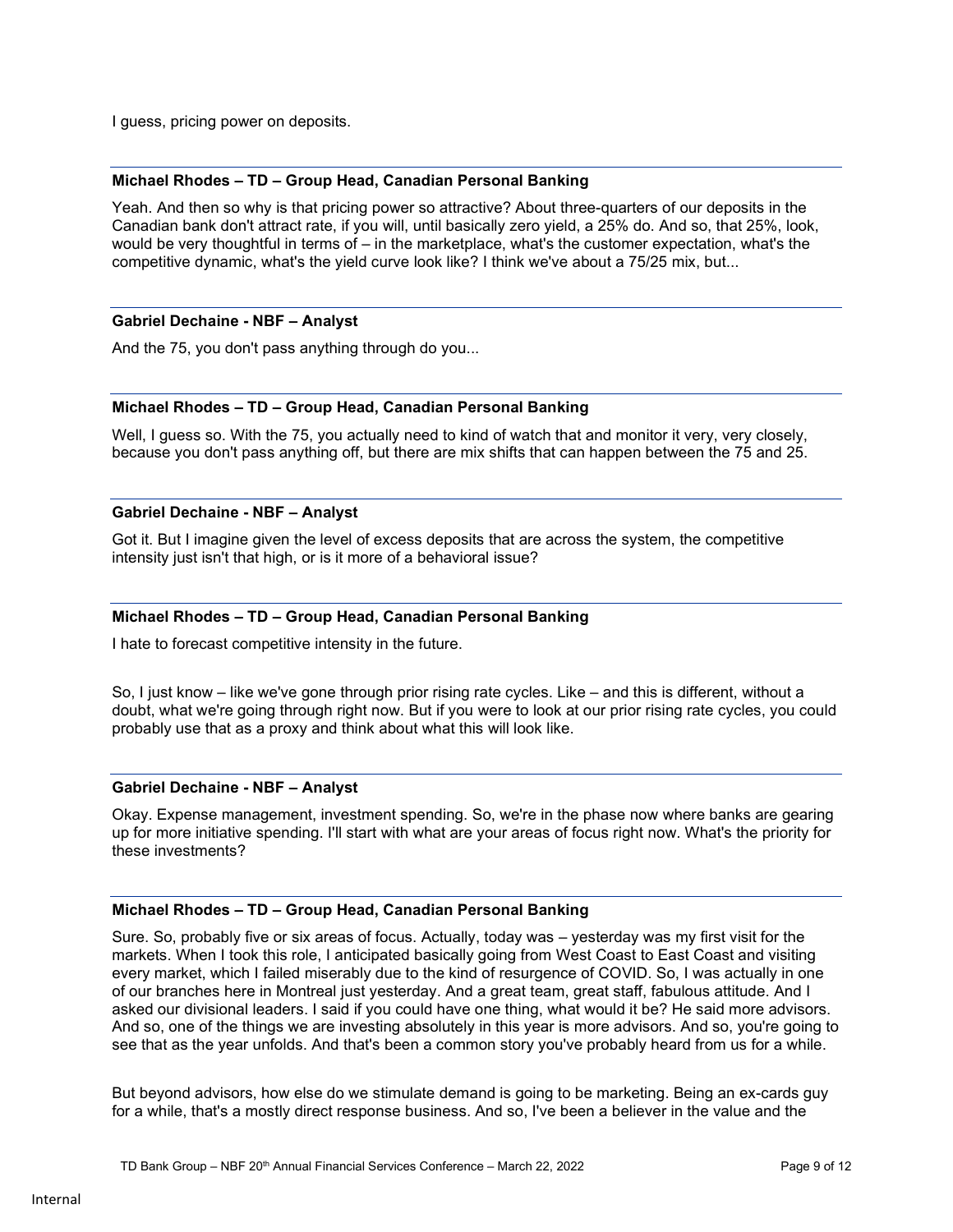power of marketing to stimulate demand. And so, you're going to see us investing more in marketing. You're going to see us invest in our operations modernization. We heard earlier about kind of tech and ops coming together in the digitalization of the world. Yes, there's digitization going on. It's going to affect our operating areas. And so, we're investing a lot beyond mortgage in that.

We're also investing in a new operating model between tech and business. And this is actually my prior role. I ran technology and much of other things, and now I'm in this current role. But one of the conundrums you have inside a large complex organization is when you try to deliver technology is we're generally very siloed in terms of how we operate. And so how do you actually deliver technology across multiple silos and do it effectively?

It requires a change in your operating model, and this is something that some banks in Asia have done, some banks in New York have done, and we're doing it now ourselves, which is – you're going to hear us talk about platforms and journeys where platforms or enterprise capabilities journeys are the way a customer engages with a bank. And we're putting these platforms and journeys together just crossfunctional pods and empowering teams to drive change. And the whole idea is here we want to increase the metabolic rate of driving technology change for the benefit of our business. And so you're going to see that.

You're going to see investments in mobile. And I called mobile specifically because mobile is a growing channel. All other channels might be reasonably flat. Mobile is growing without a doubt, and those investments will be in capabilities. We just launched a new reward center with Starbucks. It's just great to earn and burn with Starbucks. You can actually pay for your coffee in line with a – through the TD app now and all sorts of interesting things you can do with that program.

But beyond the capabilities, probably the most important investments we're going to make are the ones you don't see, and those are the infrastructure investments, and so actually moving our mobile application in Canada to the cloud. By doing so, we actually are going to end up bringing – we're going to bring better tools for engineers so they can write and deploy code quicker so as speed increase the metabolic rate. And we're also – we've adopted a modular architecture to our services within mobile.

And so again, historically, if you wanted to make change in your mobile app, maybe five different groups want to do something, you had to coordinate all that into one giant release.

And now by creating modular architecture we can actually run our change programs at parallel and get more work done. And so you're going to see that type of investment. And so, my guess is this year you're not going to sit back and say, oh, geez, look at the great investments they've made in infrastructure because you won't see it.

What you will see is once we make those investments and then we're talking this year, you're going to see an increase in metabolic rate or the rate of change. So, we can actually be there for our customers in a really fast way and understand their needs and drive the solutions to support them.

# Gabriel Dechaine - NBF – Analyst

So earlier I heard you like talk about the branch network, again, 90% urban. The best in Canada. And then a lot of emphasis on digitization. This is the question everybody asks, I, myself included, and I think it's one that I want to kind of feel the pulse type of things. The – with all this digitization and an increasing proportion of transactions online, what is the future of the branch look like? Is it just, well, it'll go down slowly and we make them smaller or something like that or is it something else?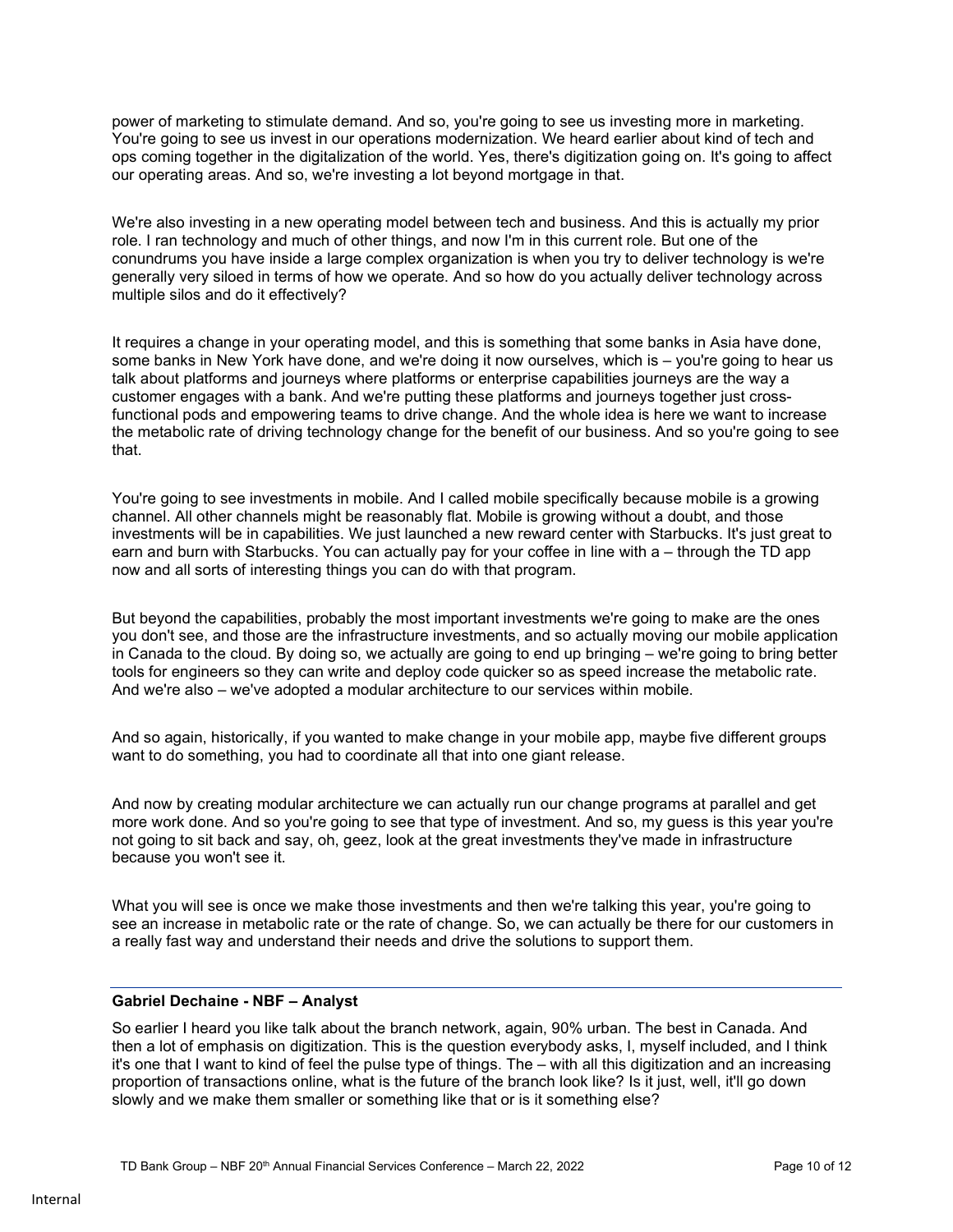# Michael Rhodes – TD – Group Head, Canadian Personal Banking

Yeah. So, it's a good question. Let me just start out with telling you a little story, if I can.

#### Gabriel Dechaine - NBF – Analyst

Sure.

# Michael Rhodes – TD – Group Head, Canadian Personal Banking

So, the way you do when you're new in the role, one of the first thing you do is you call customers and you talk to them yourselves, you don't rely upon your marketing research, or your direct reports. So, I actually got on the phone and called a bunch of our customers and said, how are we doing? And I would tell you, and when I called them is we do these surveys with customers and I called customers who thought we were fabulous. And I usually call some customers who think we made a mistake in how we service them in one way or the other. And everyone, regardless who I talked to, they actually referred back and says – and said, I'd just love dealing with Jane in the branch or Harry, and they were actually referring to actual individuals in the branch.

And one thing as you heard from JP when he was introducing is, he says, it's great to be here in person because personal connectivity matters. When it comes to complex financial products, being in person actually does matter. And meanwhile, simple transactions will be going and then will they be going and going digital. Simple sales, simple service transaction look when mobile be going digital. Some day they might be going virtual reality. And you're seeing the branch, there's a shift, the shifts that's happening away from service towards what I call the more complex sales. And for there, having the physical presence we believe matters. Because when are going to do those sales, you either are going to do them work-from-home, you're going to do them in a call center environment or you're going to do them in the community. We believe that being in the community matters and being 90% urban, we have the right locations where the people are in order to make that happen.

Look, always going to be monitoring to kind of see and then we'll make tweaks to the portfolio as time goes on. But I think that's our approach.

# Gabriel Dechaine - NBF – Analyst

I guess the end of the branch is an exaggeration, right? A quick one on the expense initiatives, in the world that we're in, how quickly can you pivot away from them if it's a batten down the hatches type of environment?

# Michael Rhodes – TD – Group Head, Canadian Personal Banking

Yeah. So I mean, if you look at the – a quick thing you can pivot away from is honestly marketing. And so, when you have some excess dollars, you probably want to spend it a bit on more marketing to drive volume. And when there's not, you can kind of pull that down more quickly. I will tell you, when it comes to some of the kind of technology change that things are going on like our intention is to be actually quite persistent with that funding.

Because we don't think that the need to modernize our operations is going to go away. And so, one things that I'm really challenging my team to do is, we need to figure out how to not cut back on the investments